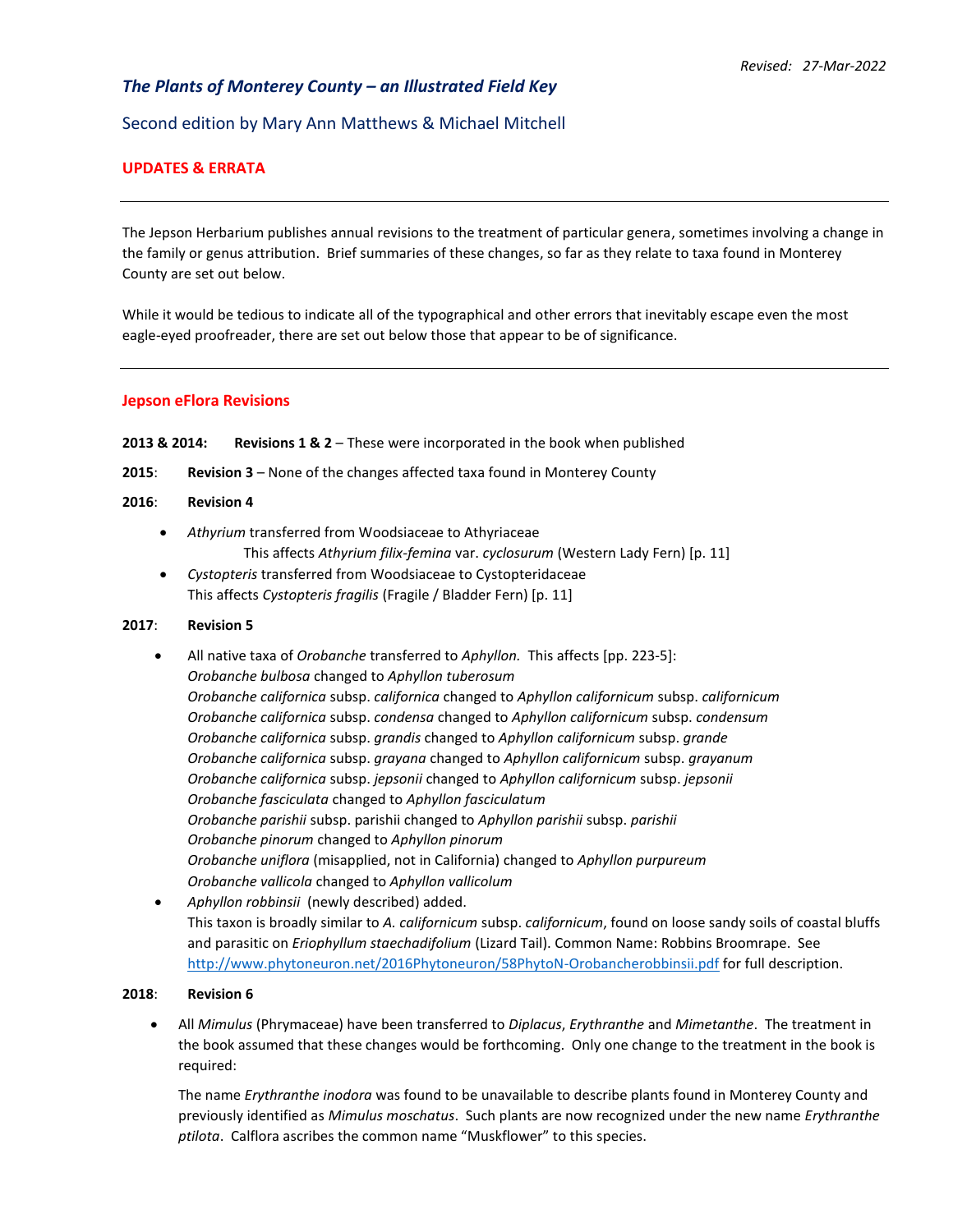## **2019**: **Revision 7**

# • **Poaceae***.* [p. 365-9]

- o *Bromus madritensis* subsp*. madritensis* recognized at species rank as *[Bromus madritensis.](https://ucjeps.berkeley.edu/eflora/eflora_display.php?tid=16263)*
- o *Bromus madritensis* subsp*. rubens* recognized at species rank as *[Bromus rubens.](https://ucjeps.berkeley.edu/eflora/eflora_display.php?tid=16281)*
- o *Bromus carinatus* recognized at varietal rank as *[Bromus sitchensis](https://ucjeps.berkeley.edu/eflora/eflora_display.php?tid=108589)* var*. carinatus.*
- o *Bromus marginatus* recognized at varietal rank as *Bromus sitchensis* var*. [marginatus.](https://ucjeps.berkeley.edu/eflora/eflora_display.php?tid=108590)*
- o *Bromus maritimus* recognized at varietal rank as *[Bromus sitchensis](https://ucjeps.berkeley.edu/eflora/eflora_display.php?tid=108591)* var*. maritimus.*

# • **Themidaceae:**

- o *Dichelostemma capitatum* changed to *[Dipterostemon](https://ucjeps.berkeley.edu/eflora/eflora_display.php?tid=108599) capitatus,* as native*.* [p. 335]
- o *Dichelostemma capitatum* subsp*. capitatum* changed to *[Dipterostemon](https://ucjeps.berkeley.edu/eflora/eflora_display.php?tid=108595) capitatus* subsp*. capitatus,* as native*..* [p. 335]

## **2020**: **Revision 8**

- *Chlorogalum*: Three taxa transferred to *Hooveria.* This affects:
- *Chlorogalum purpureum* var*. p* changed to *Hooveria purpurea* var. *p.* [p. 319]
- *Lupinus variicolor* changed to *Lupinus littoralis* var*. variicolor* [p. 167]
- *Antirrhinum multiflorum* (an illegitimate name) changed to *Antirrhimum thompsonii* [p. 237]

# **2021**: **Revision 9**

- *Cryptantha:* Recent molecular studies have resulted in a split of the *Cryptantha* genus with a number of taxa being transferred to new genera, specifically *Eremocarya, Greeneocharis, Johnstonella and Oreocarya.* Only one taxon found in Monterey County is affected, namely:
	- o *Cryptantha circumscissa* var*. c.* which is being transferred to *Greeneocharis circumscissa* var*. c.*
	- The key to Group 1 of the Boraginaceae should be amended by replacing 8a with the following:
	- *"*8a Nutlets w/ longitudinal groove, forked at base, on inner surface
		- 8Aa Generally wider than tall, often rounded to cushion like, flower bracts present, sepals fused proximally, circumscissile in fruit – GREENEOCHARIS
			- 8Ab Generally taller than wide, not cushion-like, flower bracts 0 CRYPTANTHA
- Other changes within the narrowed treatment of *Cryptantha* include*:*
	- o *Cryptantha nevadensis* var*. n.* treated at species rank and changed to *Cryptantha nevadensis* [p. 93]
	- o *Cryptantha nevadensis* var*.rigida* treated at species rank and changed to *Cryptantha juniperensis* [p. 93]
- *Cynoglossum*: Two species transferred to different genera. This affects: *Cynoglossum grande* changed to *Adelinia grande* [p. 95]
- *Pectocayra:* One species transferred to *Gruvelia.* This affects:
	- *Pectocarya pusilla* changed to *Gruvelia pusilla* [p. 95]

The key to Group 1 of the Boraginaceae should be amended to insert the following after key break 7a: [p.89] "7Aa Nutlets paired, bilateral, collectively X-shaped, similar or not – PECTOCARYA 7Ab Nutlets radial, all similar - GRUVELIA

- 
- **Boraginaceae Group 2:** This group of taxa were (except for *Heliotropium*) formerly in the Hydrophyllaceae family. Recent research has confirmed that the two families should properly be separated and most of the families formerly comprised in the Hydrophyllaceae have returned there*.* [pp 89,99-104]
	- o *Emmenanthe, Eucrypta, Nemophila, Phacelia* and *Pholistoma* have been transferred back to Hydrophyllaceae
	- o *Heliotropium* has been transferred to Heliotropiaceae
	- o *Eriodictyon* and *Nama* have been transferred to Namaceae
- *Emmenanthe penduliflora* var*. p.* is now treated at species rank and changed to *Emmenanthe penduliflora*  [p.99]
- *Emmenanthe penduliflora* var*. rosea.* is now treated at species rank and changed to *Emmenanthe rosea* [p.99]
- *Linanthus bigelovii* is now treated as a newly described subspecies and changed to *Linanthus bigelovii* subsp*. johnsonii* [p.251]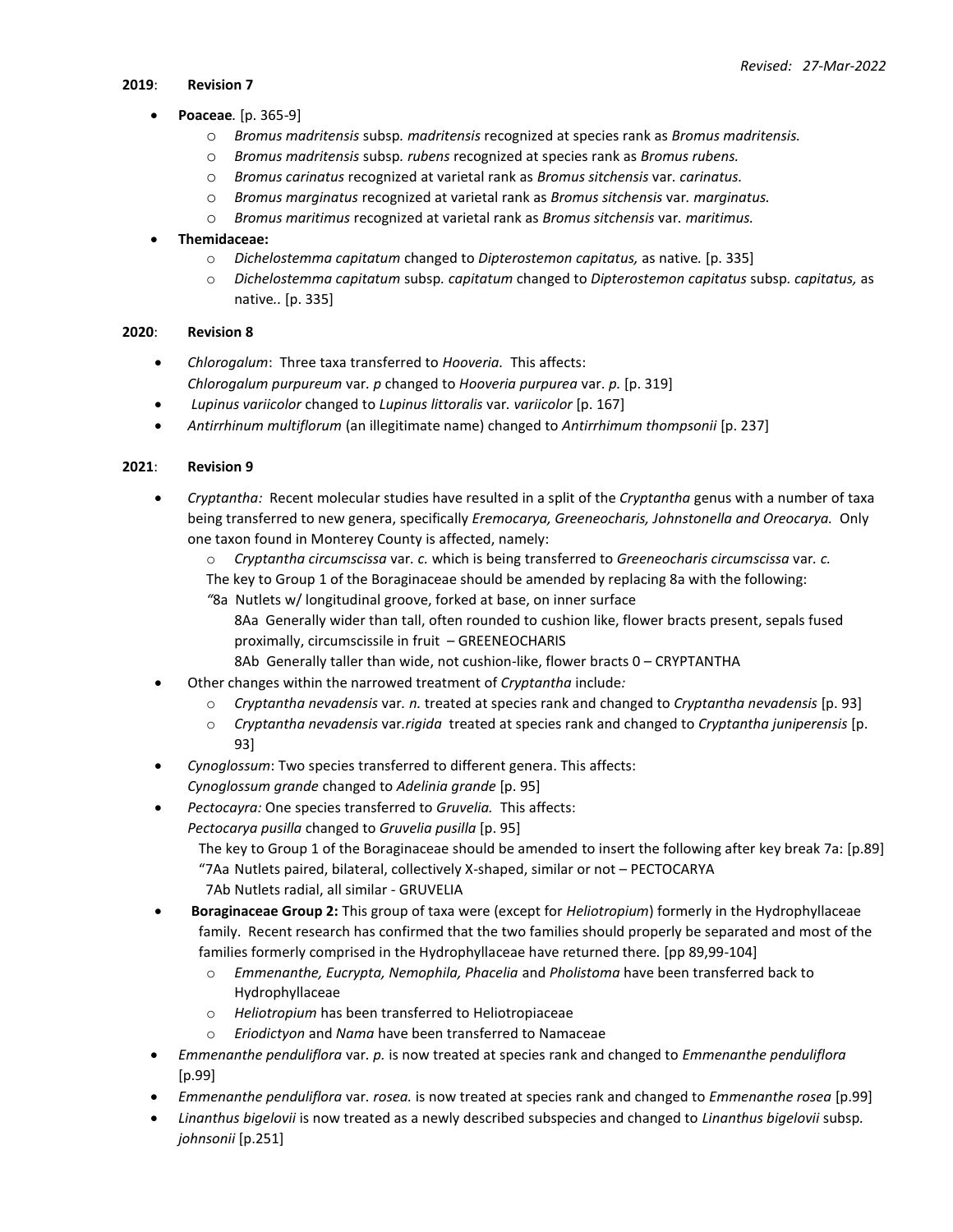# **Changes in CNPS Rare & Endangered Plants Inventory**

p.393 **Geraniaceae** - *California macrophylla* downgraded from 1b.2 to "considered but rejected" status (Dec 2017) p.394 **Polygonaceae** - *Chorizanthe minutiflora* added as 1b.2 (Jan 2017)

## **Other Changes – Taxa newly found in Monterey County**

## **Boraginaceae**

p. 97 *Plagiobothrys greenei* [Greene's Spiny-nut Popcornflower] – similar to *P. acanthocarpus* but distinguished by nutlets which are slightly larger (1.5–3 mm vs. 1–1.8 mm) and which, though prickly adaxially, lack the prominent crossribs visible abaxially on the nutlets of *P. acanthocarpus.* Found in wet sites in grassland and woodland.

## **Chenopodiaceae**

p.133 *Cycloloma atriplicifolium* [Winged Pigweed] Like *Salsola tragus* [Russian Thistle] this has a calyx that is horizontally winged in fruit, but unlike it does not have spine-tipped leaves or bracts. Recorded from Fort Ord. Native to central North America.

### **Fabaceae**

p.175 *Trifolium suffocatum* [Suffocated Clover] Prostrate, often more or less covered by sand or soil. Small white sessile flowers crowded around the plant's crown. Recorded from Fort Ord. European native.

#### **Cyperaceae**

p.345 *Cyperus involucratus* [Umbrella Sedge] Related to *Cyperus eragrostis* & *C. squarrosus* [Tall & Awned Cyperus] but its fruit bract tips are not distinctly outcurved (unlike *C. squarrosus*) and it lacks basal leaves (unlike *C. eragrostis*). Recorded from Fort Ord. Native to East Africa.

## **Errors and Omissions**

#### **Pinaceae**

p.15 *Pinus coulteri* – substitute "medium tree < 42 m" for "medium tree 12–25m"

#### **Apiaceae**

p.29 *Sanicula arguta* – No herbarium records exist for this taxon in Monterey County although there are numerous records for San Luis Obispo County

#### **Asteraceae**

p.37 *Tanacetum parthenium* – substitute "J–Au" for "J–A"

p.53 *Malacothrix saxatilis* var. *tenuifolia –* No herbarium records exist for this taxon north of central San Luis Obispo County

- p.59 *Cirsium quercetorum* substitute "plant low, 0.5–2.0 dm" for "plant low, 2.5–3 dm"
- p.65 *Pseudognaphalium stramineum* substitute "dunes, waste places" for "moist waste places"
- p.109 *Capsella bursa-pastoris* substitute "Eurasian" for "Eur"
- p.113 *Hirschfeldia incana* substitute "4–15 dm" for "4–6 dm"

#### **Caryophyllaceae**

- p.129 *Spergularia villosa* substitute "S Am" for "Eur"
- p.129 *Stellaria m*edia substitute "Eur" for "Eurasian"

#### **Chenopodiaceae**

p.133 *Chenopodium pratericola* – substitute "open, dry places" for "dry, montane areas"

## **Convolvulaceae**

p.137 *Calystegia collina* (line 6b) – substitute "peduncles < 6 cm" for "peduncles 6–9 cm"

## **Dipsacaceae**

p.145 *Dipsacus fullonum* – delete "mostly shorter than the head"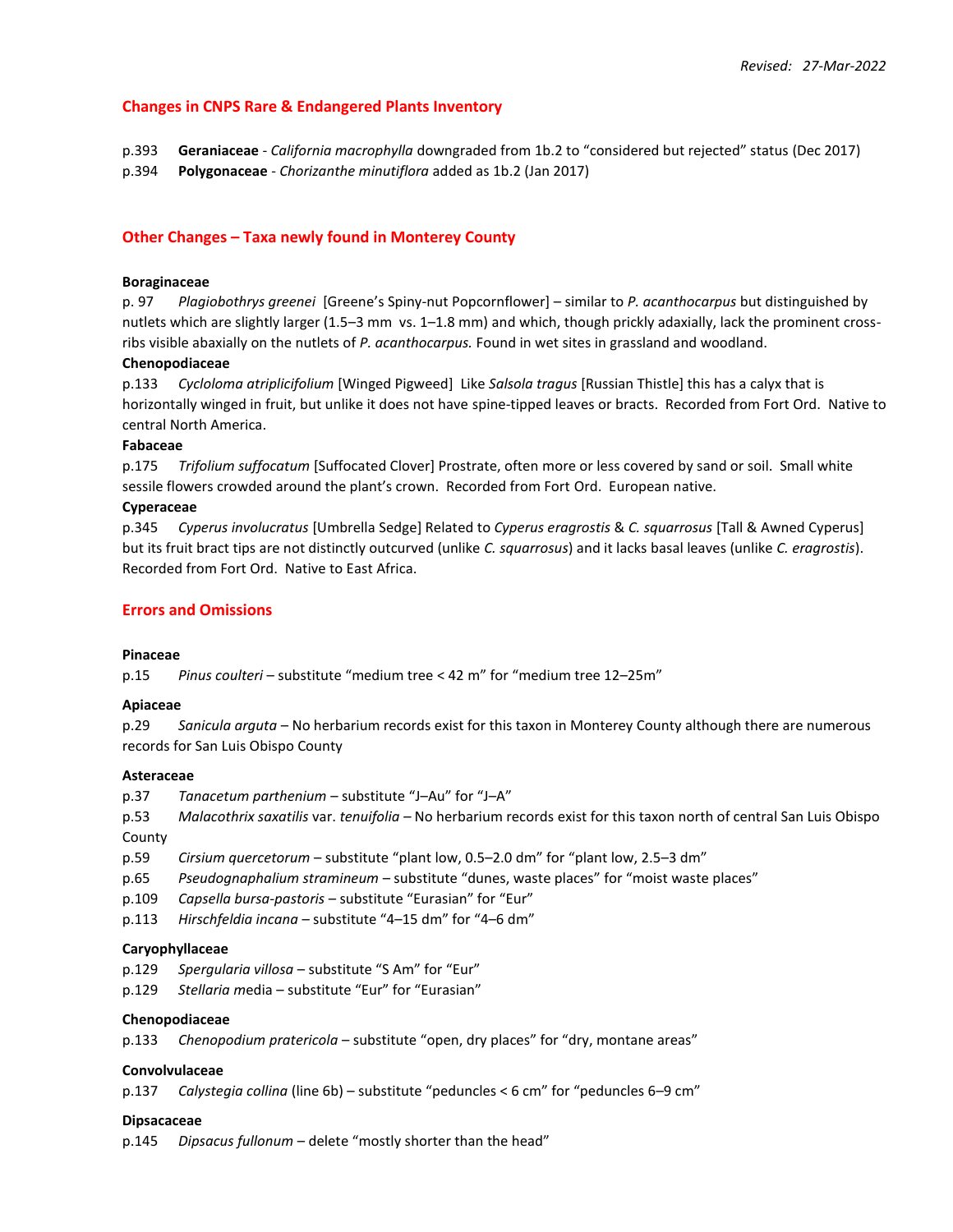### **Fabaceae**

- p.167 *Lupinus albifrons var. albifrons*  substitute "leaflets 6–10, 10–30 mm " for "leaflets 10–30 mm"
- p.167 *Lupinus albifrons var. douglasii*  substitute "leaflets 7–9, 25–45 mm " for "leaflets 25–45 mm"
- p.173 Footnote 3 substitute "*T. truncatum*" for "*T. stenophyllum"*

## **Lamiaceae**

p.193 *Monardella –* The key contains an error in the placing of *M. palmeri* and *M. purpurea*. This has necessitated a rewriting of the key; the revised version reads as follows:

## "**MONARDÉLLA**

*\_\_\_\_\_\_\_\_\_\_\_\_\_\_\_\_\_\_*

- 1a Calyx gen ≥ 12 mm; cor lobes ⅕ to ½ length of tube; cor 35-45 mm, scarlet; lvs ovate to elliptic, 1-3 cm, pubescent at least below; pl simple or branched, 1-3 dm; gen on north-facing slopes & ridges > 350 m, esp after fires, C, YPF; Ma-Au; [LARGE-FLOWERED MONARDELLA] *M. macrántha* subsp. *m.*
- 1b Calyx gen ≤ 12 mm, cor lobes ½ to ⅔ length of tube
	- 2a Lf margin slightly or not wavy
		- 3a Ann, main stem 1; fl clusters 1-several per main stem; 1-6 dm; stamens exserted
			- 4a Bracts broadly ovate, abruptly acuminate, w/ 5-9 veins ± parallel to midvein, scarious between veins, purplish above; cor rose, 12-14 mm, hairy; pl 2-6 dm; sandy flats, FW; Ma-Au; [BREWER'S MONARDELLA] *M. brèweri* subsp. *b.*
			- 4b Bracts lance-ovate w/ lateral veins ± perpendicular to midveins, silvery-translucent membrane between veins; cor reddish purple, 11-12 mm; pl 1-3 dm; dry slopes, gen on serpentine, FW; Ma-N;

[FENESTRA MONARDELLA] *M. douglásii*

- 3b Subshrub to shrub; main stem 1-many; fl clusters 1-few per main stem; 1-6 dm; stamens not much exserted
	- 5a Stem hairs relatively long (> 0.5 mm)
		- 6a Pl matted to erect, gen densely tomentose; lvs ovate to widely triangular-ovate; outer leafy bracts 3 prs; lvs woolly-pubescent below; hairs simple, Diablo Range;

[SAN FRANCISCO COYOTE MINT] *M. villòsa* subsp. *franciscàna*

- 6b Pl ascending to erect, not tomentose
	- 7a Lvs lanceolate to ovate, ± villous-pubescent below w/ simple hairs; outer bracts 8-20 mm, 1-4 prs; cor 10-30 mm W, pink to purple; widespread in rocky or gravelly places;

[COYOTE MINT] *M. v.* subsp. *v* **.**

- 7b Lvs narrowly ovate, green above, densely white-tomentose below w/ branched hairs; cor white to lavender; sw Mon & SLO; [SAN LUIS OBISPO COYOTE MINT] *M*. **v**. subsp. *obispoénsis*
- 5b Stems ± glabrous; cor rose-purple; lvs linear to lance-oblong
	- 8a Cor 15-20 mm, calyx 9-12 mm; lvs linear to oblong, subglabrous; stem purple-tinged, internodes < lvs; C, forest, on serpentine, 200-800 m; J-Au; [PALMER'S MONARDELLA] *M. pálmeri*
	- 8b Cor 12-16 mm, calyx 6-8 mm, 1 fl cluster per main stem; lvs linear-lance-oblong; stem gen dark purple, shiny, internodes > lvs; gen on serpentine, 400-1400 m; J-Ju; [SISKIYOU MONARDELLA] *M. purpùrea*
- 2b Lf margin gen weakly wavy; pl ann, 8-45 cm, simple or branched proximal to middle; the stems dark redbrown, distal internode spreading-hairy; cor 14-20 mm, lavender to purple; fl cluster 1-many per main stem; calyx & bract tips & bract veins black; sandy places near coast, CSS, CS; Ma-Ju;

[CURLY-LEAVED MONARDELLA] *M. sinuàta* subsp. *nigréscens*

<sup>1</sup> Previously erroneously treated as *M. undulata,* which is confined to Santa Barbara & San Luis Obispo Cos

<sup>2</sup> TJM2 incl *M. antonina* subsp. *a.,*  found on siliceous shale in San Antonio hills & *M. antonina* subsp. *benitensis*  found on serpentine in Diablo Range. REPI retains *M. antonina* and both subspp"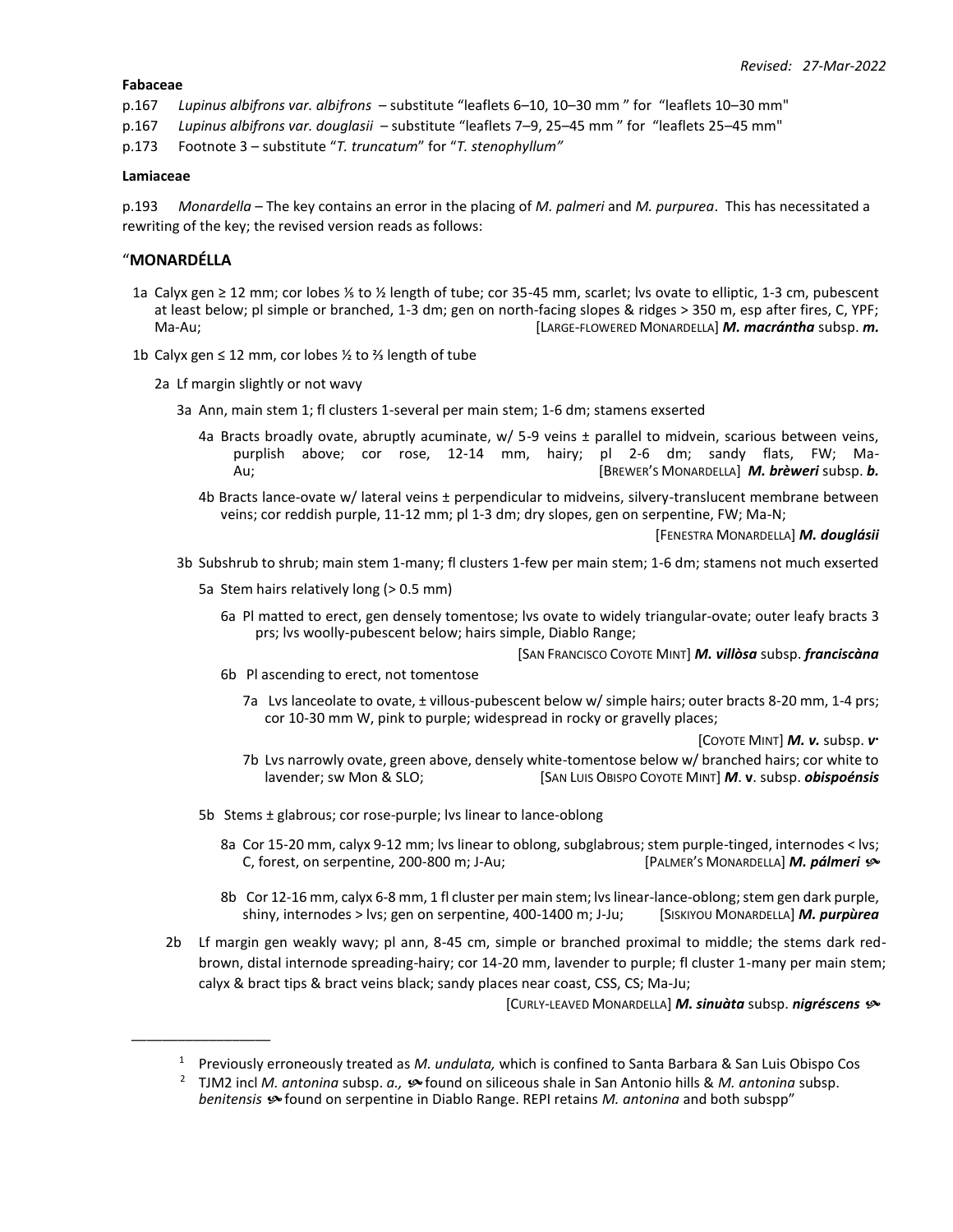p.197 *Scutellaria tuberosa* – substitute "leaves thinly pilose on both surfaces, 2 cm" for "leaves thinly pilose on both surfaces, 2 dm"

## **Linaceae**

p.109 *Linum bienne* – substitute "Eurasia" for "Medit"

### **Malvaceae**

p.200 The drawings labelled "*Lythrum hyssopifolium* / Grass Poly by mistake duplicate the drawings of Alcea rosea / Hollyhock appearing lower down the same page.

p.205 *Sidalcea hickmanii subsp hickmanii* – substitute "pl densely gray-stellate throughout, 4–8 dm" for "pl densely gray-stellate throughout, 4–8 cm"

### **Montiaceae**

p.207 *Calyptridium parryae* var. *hessae* – substitute "Sepals" for "Aepals"

p.207 Claytonia (line 1a) – substitute "tubercled at 20 x" for "tubercled at each 20x"

p.207 6a – Add *Claytonia rubra* subsp. *depressa;* distinguished from subsp. *rubra* by having basal leaves elliptic to

obovate, base wedge shaped; cauline leaves fused as against basal leaves diamond-shaped to deltate, base ± truncate, cauline fused or partly free on 1 side.

#### **Nyctaginaceae**

p.211 Abronia umbellata – add "var. *umbellata*" in species name

#### **Orobanchaceae**

p.223 *Cordylanthus rigidus* subsp. *littoralis* – delete "Mon endemic"

#### **Polemoniaceae**

p.247 *Eriastrum wilcoxii*\*. – This taxon has now been formally described as *Eriastrum calocyanum* (Pretty Blue Woollystar) *[See: Tomum Nominum Eriastri: The Nomenclature and Taxonomy of Eriastrum (Polemoniaceae: Loeselieae*) by Sarah J DeGroot in Aliso: A Journal of Systematic and Evolutionary Botany; Vol 34: Iss.2, Article 1] p.249 *Leptosiphon liniflorus* – substitute "Pedicels 10–30 mm" for "Pedicels 10–30 cm"

#### **Polygonaceae**

p.265 *Persicaria maculosa* – substitute "Eurasian" for "Eur"

p.269 *Rumex crassus* – substitute "pl decumbent to ascending, 2–6 dm" for "pl decumbent to ascending, 2–6 cm"

#### **Rosaceae**

p.287 *Pyracantha fortuneana* – substitute "China" for "Eur"

#### **Scrophulariaceae**

p.297 Scrophularia californica – substitute "cor 8–12 mm" for "cor 8–23 mm"

## **Urticaceae**

p.303 *Parietaria judaica* – delete "15–40 mm" in line 2

## **Cyperaceae**

p.347 *Schoenoplectus pungens* – substitute "var. *longispicatus*" for "subsp. *longispicatus*"

#### **Poaceae**

p.361 *Andropogon glomeratus* var. scabriglumis – substitute "stiffly erect 5–10 dm" for "stiffly erect 5–10 cm"

#### **Index – Common Names**

p.415 Delete "Annual Burweed: 67"

- p.416 Insert "Burweed, Annual: 67"
- p.424 Insert "Poppy, Coulter's Matilija: 231"

## **Index – Scientific Names**

- p.430 *Baccharis salicifolia* Add "subsp. *salicifolia*"
- p.430 *Benitoa occidentalis* (not *B. occidentale*)
- p.431 *Centranthus ruber* (not *C. rubra*)